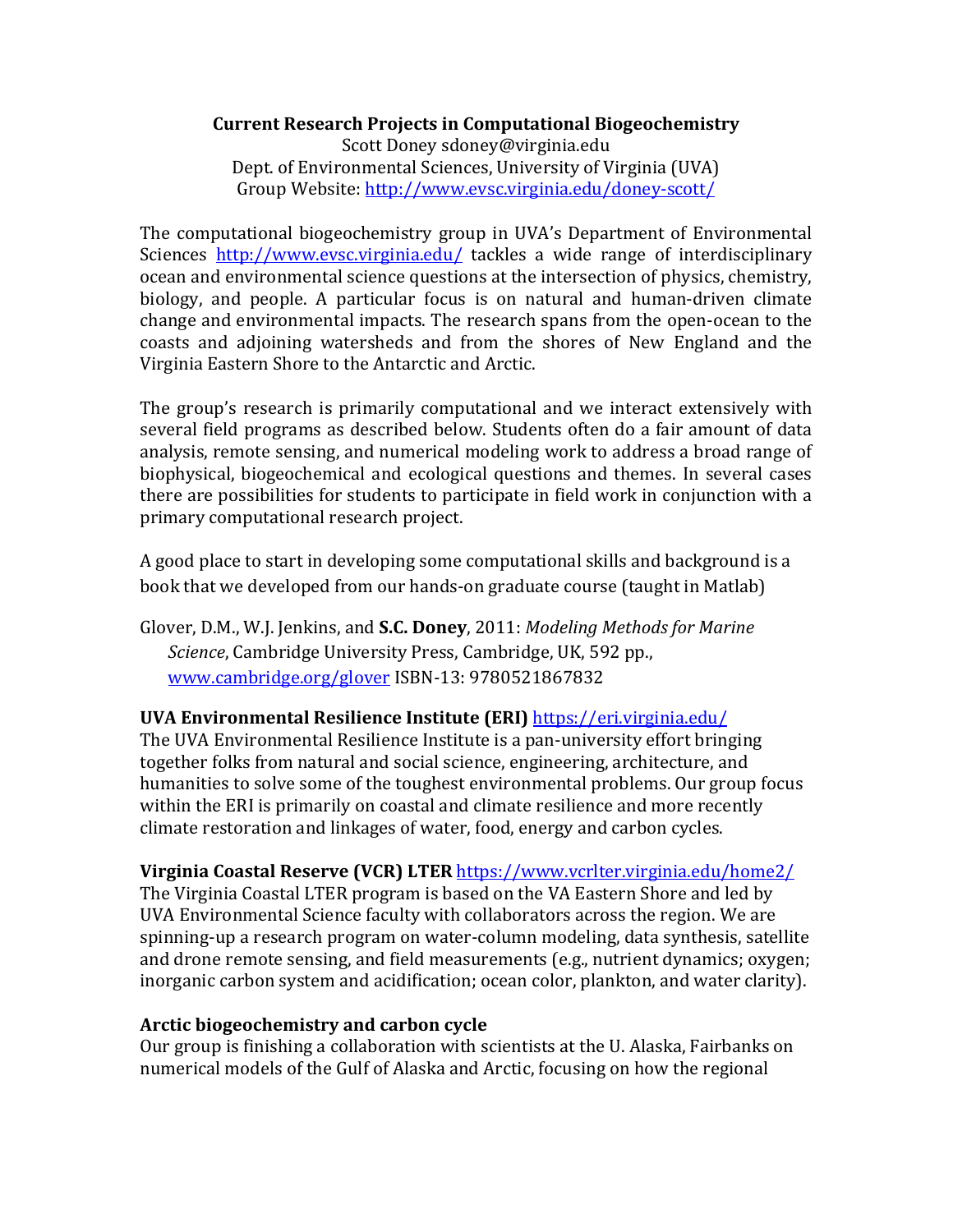ocean carbon system is impacted by changing climate, reduced sea-ice, altered freshwater input from land, and rising atmospheric  $CO<sub>2</sub>$ .

**Palmer, Antarctic LTER (Long Term Ecological Research)**: http://pal.lternet.edu The Palmer LTER program explores the ecological impacts of changing climate and sea-ice along the Antarctic Peninsula. The program has generated a rich marine ecological and biogeochemical dataset from plankton to penguins and whales over nearly three decades, with ship-based data and more recently mooring and robotic glider data and satellite remote sensing. Our group leads an active research component leveraging food-web, biogeochemical, and regional ocean-ice biophysical synthesis, modeling and remote sensing to address the program's overarching science questions.

#### **North Atlantic Aerosols and Marine Ecosystems Study (NAAMES)** https://naames.larc.nasa.gov/

Our group led a marine ecosystem and biogeochemical modeling component within the NASA funded NAAMES project, which aimed to better understand the controls on ocean ecosystem dynamics over the annual cycle as well as ecosystem controls on biogenic aerosols in the marine troposphere. NAAMES completed four field campaigns combining ship-based, autonomous float, and airborne sampling. Our group is still involved in: 1) using NAAMES data to evaluate existing regional and global models, and 2) integrating field data, remote sensing, and numerical simulations to constrain plankton bloom dynamics.

# Linking marine fisheries and ecosystems

We are collaborating with folks in the UVA Economics Department to characterize the impact of marine fisheries on large-scale ecosystems. This is a "big-data" project combining ship-transponder data (fishing locations, intensity) with satellite ocean color. This work opens up many avenues for future study on coupled human-natural systems for the marine environment.

## Bermuda ocean time-series and bio-physical gliders http://bats.bios.edu/ http://magic.bios.edu/

UVA is developing a new collaboration with the Bermuda Institute of Ocean Sciences (BIOS) and UVA Statistics, and one set of projects involves working with BIOS scientists on analyzing and modeling their rich ocean time-series and biophysical glider data sets.

## **Ocean transient tracers**

We are analyzing historical data and developing model simulations on tritium and helium isotopes (measures of ocean ventilation and circulation pathways) to better understand nutrient and oxygen dynamics. There is still lots more to do on this project involving the analysis of a new global data compilation and model simulations.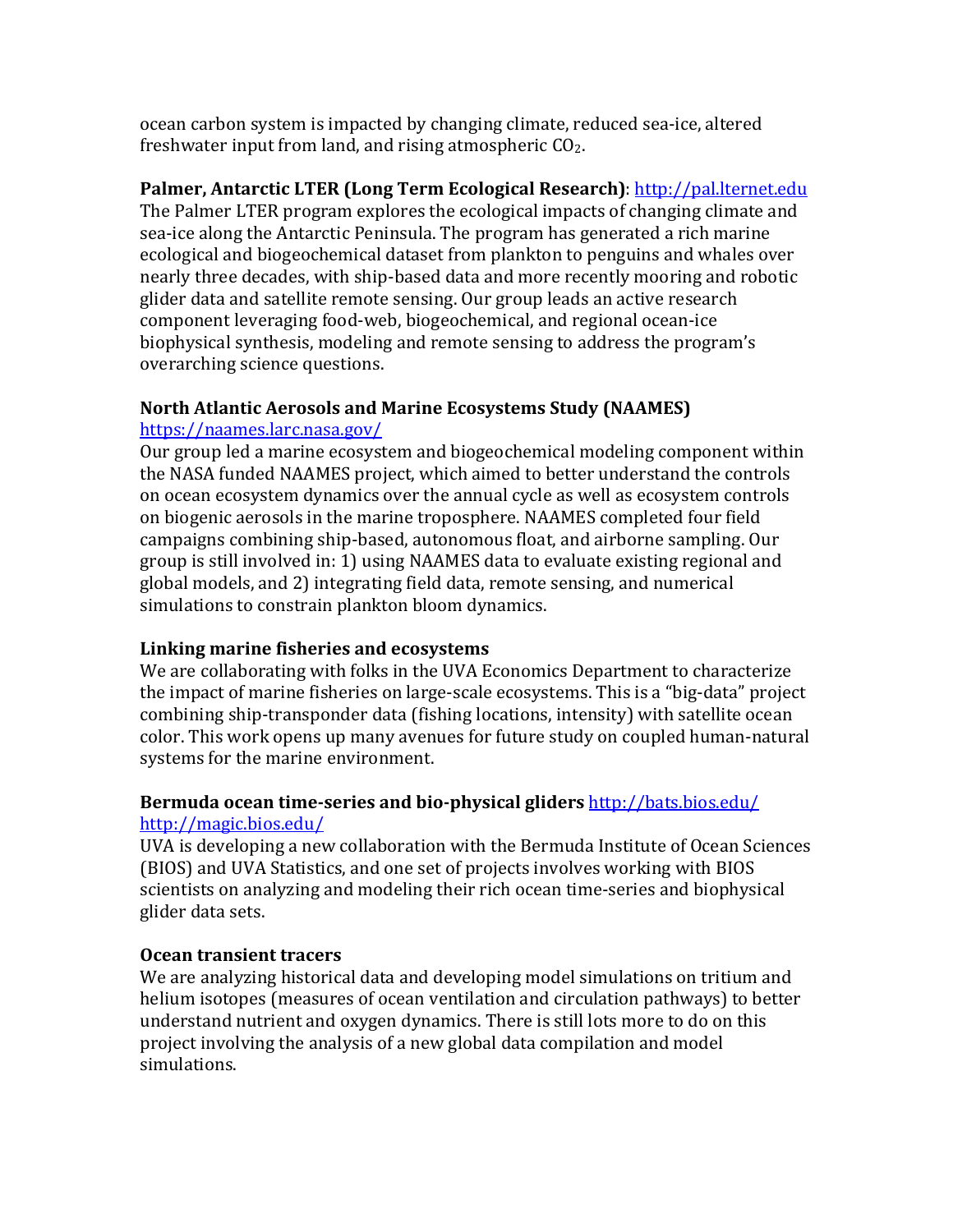#### **Marine Biodiversity Observation Network (MBON)** http://www.marinebon.org/ http://www.marinebon.org/sanctuary-bon.html

We were part of a large, multi-institutional effort trying to dramatically change how we observe the ocean and then use the wealth of new data to inform marine resource management and conservation.

## **Ocean Acidification**

We have a long-term interest in many aspects of ocean acidification from biogeochemistry and microbes to fisheries and socio-economics. One example is modeling studies of the US Northeast scallop fishery that link together water chemistry, scallop population dynamics, fishery operations, and physical and socioeconomic drivers (e.g. climate change and acidification; human population and seafood demand; fuel prices).

## **Coastal Climate Change, Water Quality & Ocean Acidification**

http://www.whoi.edu/sites/coastal\_climate\_change\_solutions

We completed a field project working on Buzzards Bay, MA with an NGO-based citizen scientist program. The field component of the project has wrapped up but there are still opportunities for data analysis and modeling of water quality and its impacts (e.g., nutrient eutrophication, hypoxia, ocean acidification, water clarity, recreational shell-fishing and aquaculture). Recent projects include regional ocean warming, remote sensing of water clarity, drivers of shell-fishing trends, and acidification from freshwater inputs, eutrophication, and sewage discharge.

# **Ocean Carbon Observatory (OCO-2)**

## https://www.nasa.gov/mission\_pages/oco2/index.html

We have funded projects to analyze and model data from the NASA OCO-2 satellite, which measures the atmosphere column carbon dioxide  $(CO<sub>2</sub>)$  concentration. The objective of the OCO-2 mission is to improve estimates of  $CO<sub>2</sub>$  sources and sinks to the atmosphere including fossil fuel emissions and exchange with the land and ocean.

## Community Earth System Model (CESM) http://www.cesm.ucar.edu/

We have a long-standing involvement with the Earth system modeling and the ocean and biogeochemistry components of the CESM. Research opportunities span from development and testing of new model parameterizations (e.g. marine ecosystem plankton dynamics; zooplankton migration; etc.) to analysis of the existing model simulations.

## **Carbon dioxide removal (negative emissions technologies)**

We are part of a collaboration at UVA with folks in engineering and policy/economics to explore the potential impacts of carbon dioxide removal approaches (e.g., bioenergy with carbon capture and sequestration; direct air